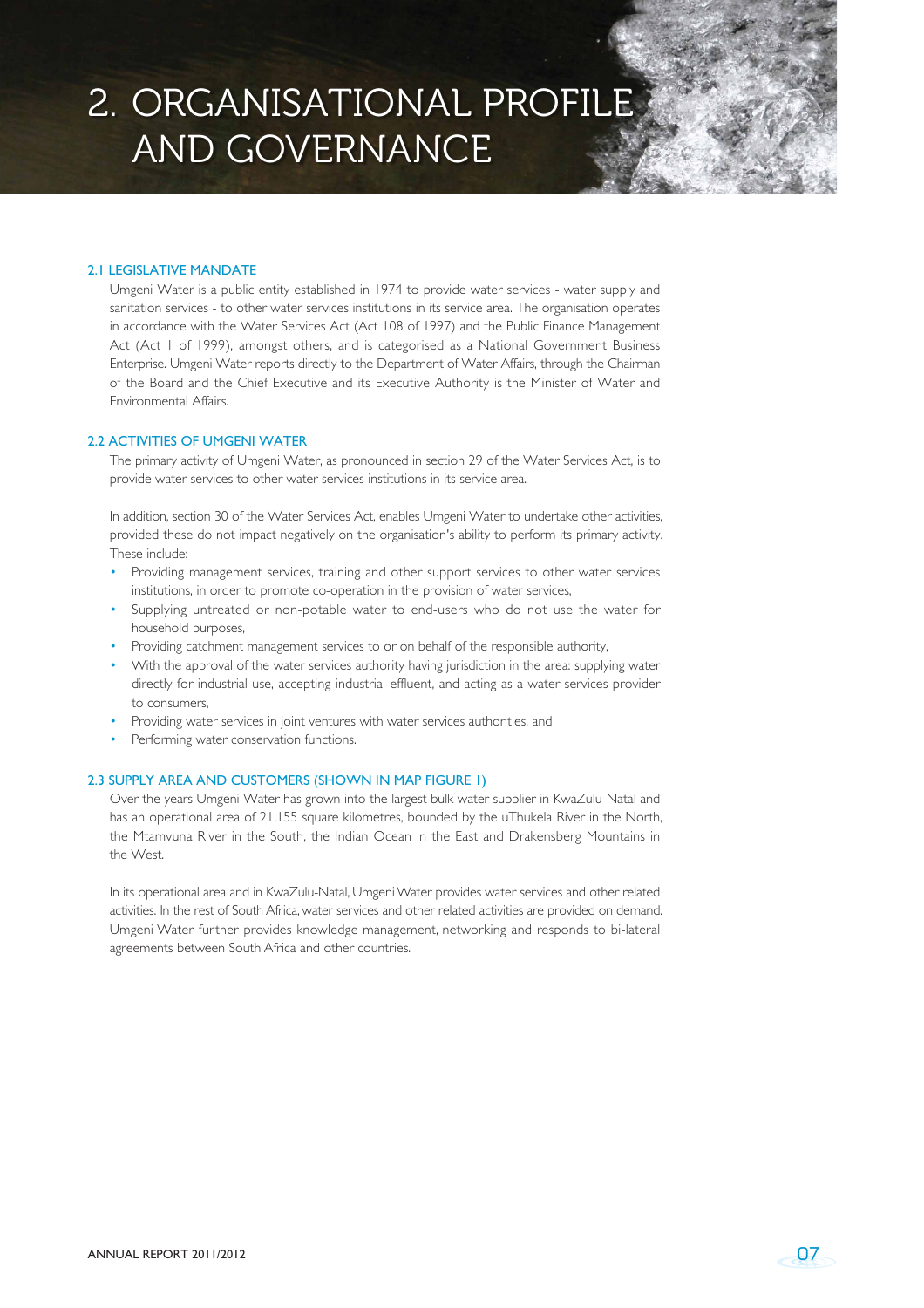# 2. ORGANISATIONAL PROFILE AND GOVERNANCE CONTINUED...

The organisation's revenue is primarily derived from the sale of bulk potable water to six customers:

- eThekwini Metropolitan Municipality.
- iLembe District Municipality,
- Ugu District Municipality,
- Sisonke District Municipality.
- uMgungundlovu District Municipality, and
- Msunduzi Local Municipality.

A total of 417 million cubic metres of potable water per annum is currently supplied to customers who serve an estimated 4.8 million consumers, business and industry through reticulation networks.

Infrastructure assets in support of this comprises: approximately 632 kilometres of pipelines and 118 kilometres of tunnels; twelve (12) dams, of which five (5) are managed on behalf of the Department of Water Affairs and two (2) on behalf of the Ugu District Municipality; and eleven (11) water treatment works, of which two (2) are managed on behalf of the Ugu District Municipality. An additional eighteen (18) small water treatment works are managed on behalf of the iLembe District Municipality; together with nineteen (19) borehole schemes.

The organisation also treats bulk wastewater totalling 25 million cubic metres per annum, and in support of this operates five (5) wastewater treatment works, of which one (1) is managed on behalf of the uMgungundlovu District Municipality.

In 2011/2012, Umgeni Water's income was R1.8 billion and the surplus generated was R591 million. Umgeni Water has a total balance-sheet asset value of R5.2 billion of which its reserves total R3 billion.



08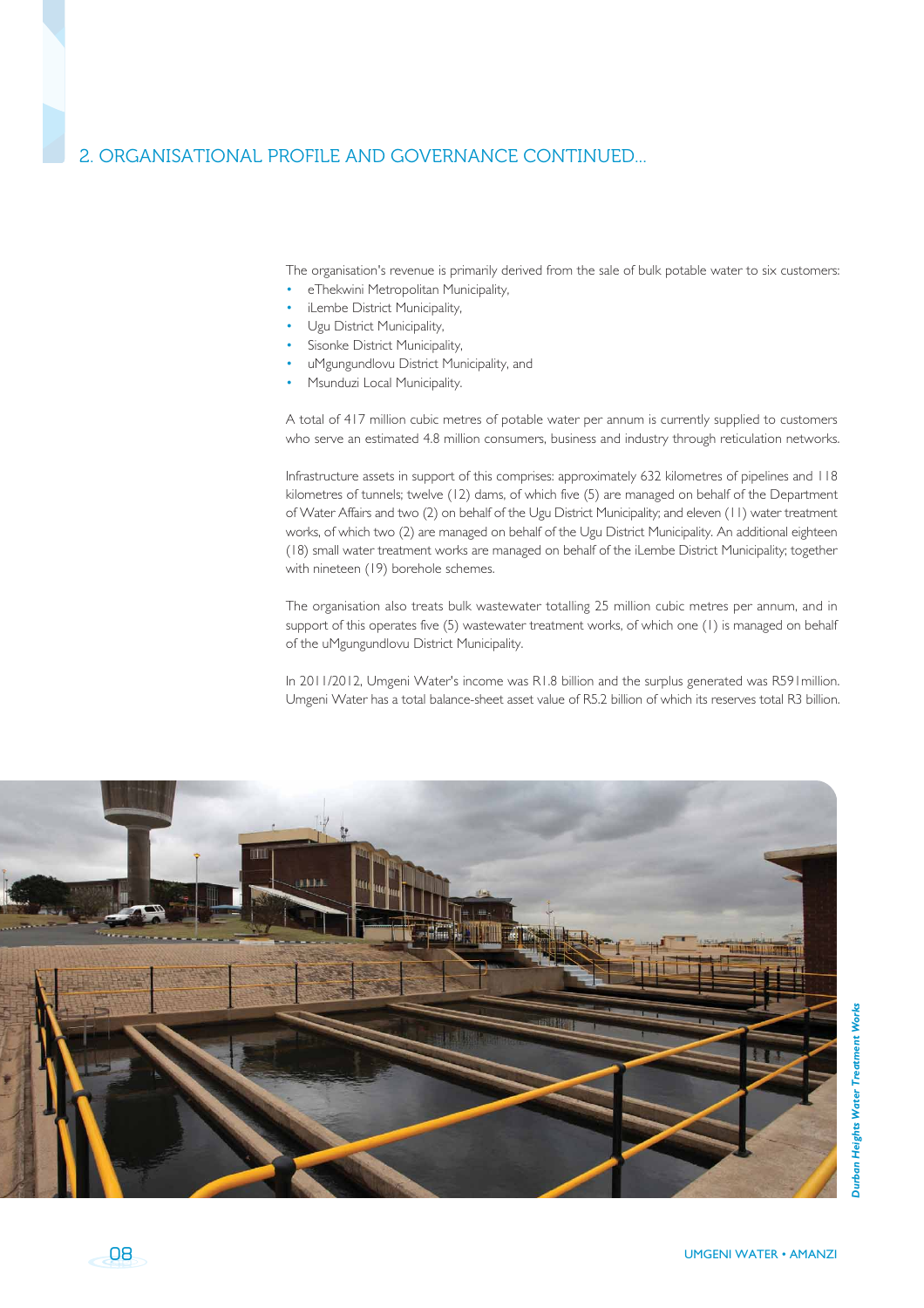#### 2.4 UMGENI WATER STRATEGY

Umgeni Water's current strategy map, developed in February 2012, illustrates the manner in which sustainable value will continue to be created through integrating nine strategic objectives through four balanced scorecard perspectives.

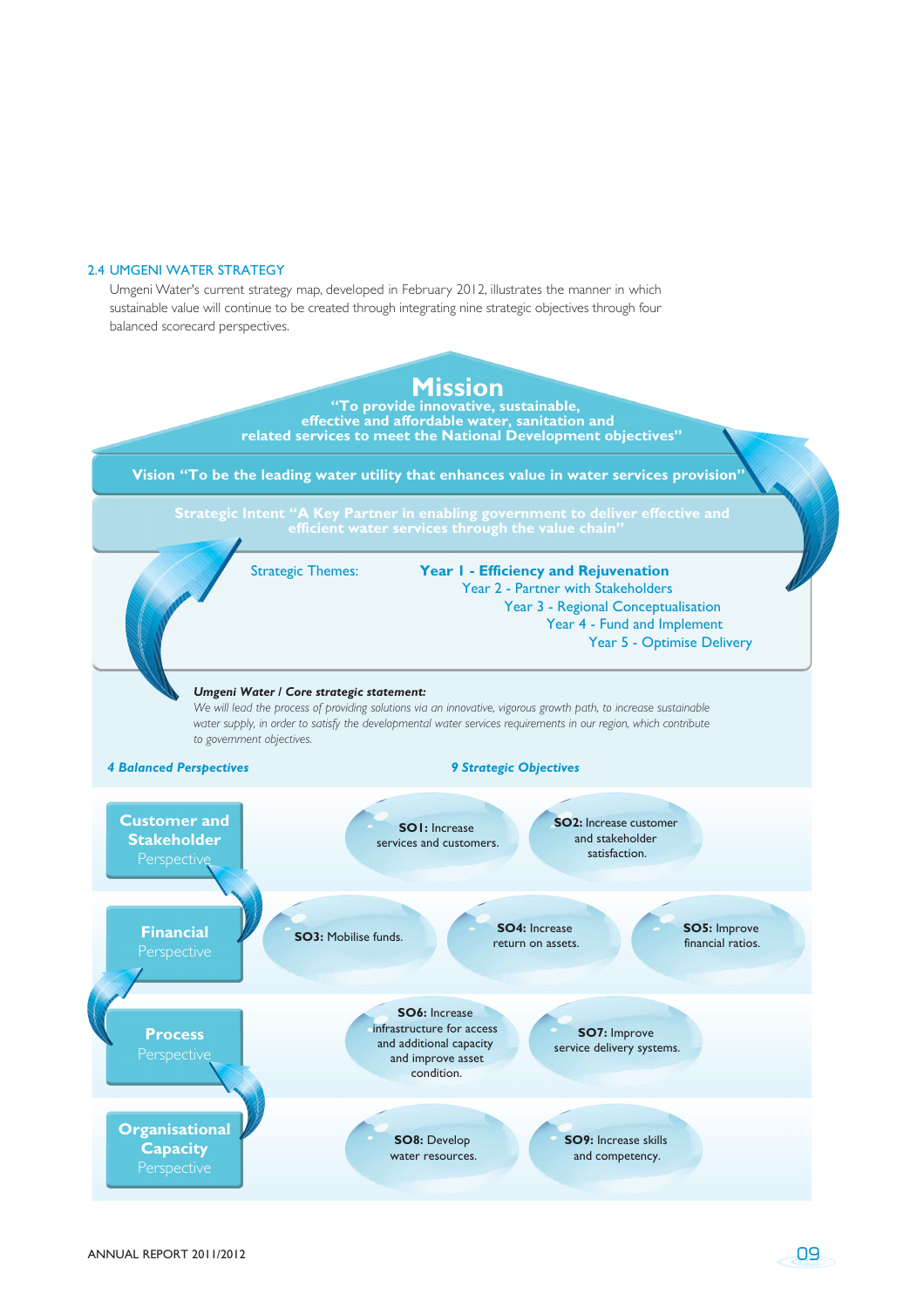# 2. ORGANISATIONAL PROFILE AND GOVERNANCE CONTINUED...

## 2.5 TEN OUTCOMES FOR SUSTAINABLE VALUE CREATION

Umgeni Water's integrated strategy targets ten outcomes



# **2. Customer Satisfaction**

Is achieved when Umgeni Water provides reliable, responsive, and affordable services in line with explicit, customer-agreed service levels and receives timely customer feedback to maintain responsiveness to customer needs and emergencies.



## **3. Infrastructure Stability**

Is achieved when Umgeni Water's infrastructure is consistent with customer service levels, and consistent with anticipated growth and system reliability goals.



# **4. Water Resources Adequacy**

Is achieved when Umgeni Water assesses the scarcity of freshwater resources, investigates sustainable alternatives, manages water abstractions assiduously and has access to stable raw water resources to meet current and future customer needs.



## **5. Stakeholder Understanding and Support**

**Report Follows** 

Is attained when Umgeni Water engenders understanding and support from statutory, contracted and non-contracted bodies for service levels, tariff structures operating budgets, capital improvement programmes, risk management decisions and water resources adequacy amongst others.

$$
\overline{\mathbf{A}}\mathbf{D}
$$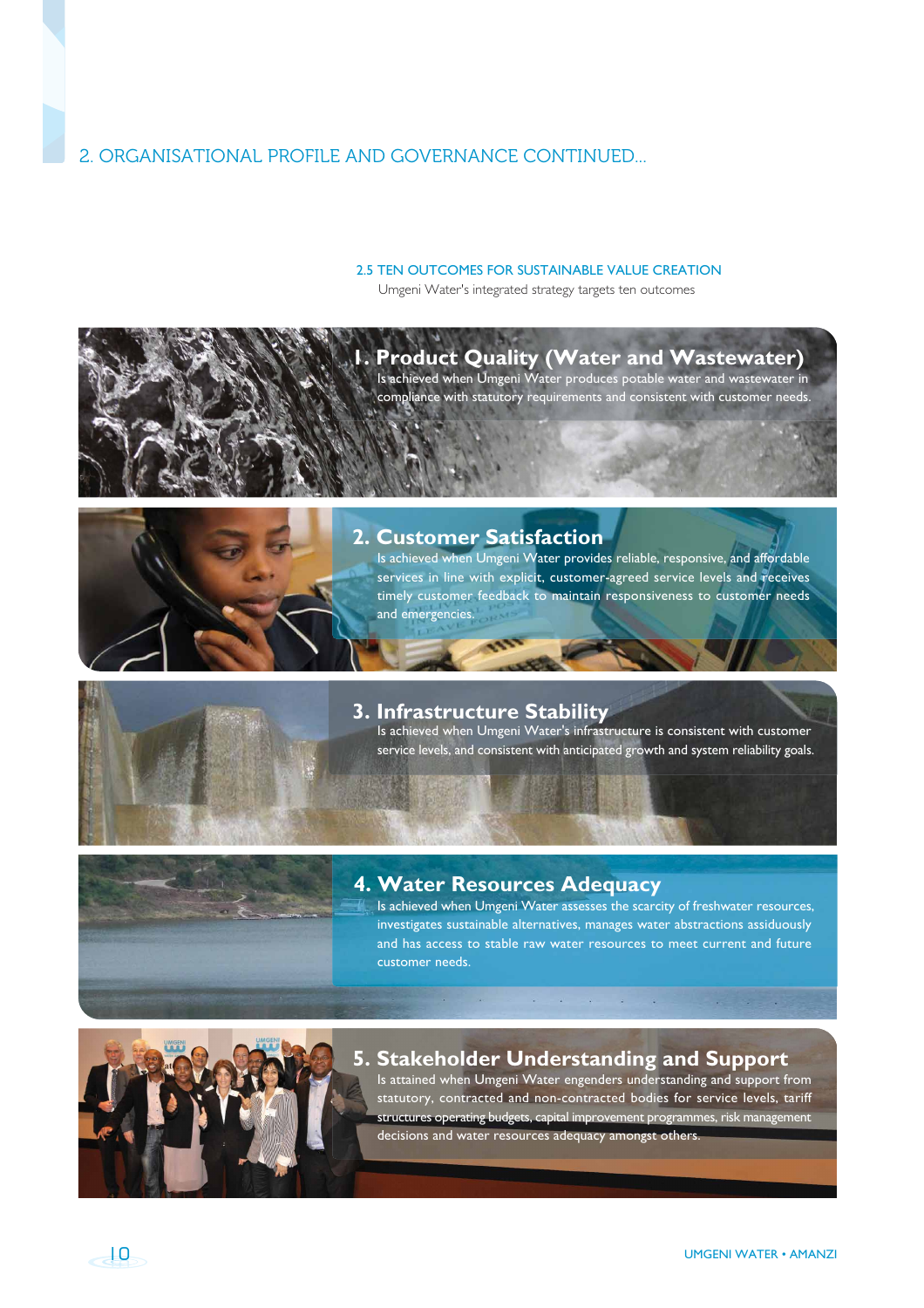## **6. Financial Viability**

Is achieved when Umgeni Water understands the organisational life cycle costs and maintains a balance between debt and assets while managing operating expenditures and increasing revenues. In addition, the organisation aims at a sustainable tariff that is consistent with customer expectations, recovers costs and provides for future expansion. LE LIFE STATISTICS.



# **7. Community and Environmental Sustainability**

Is achieved when Umgeni Water is explicitly cognisant of and attentive to the impacts it has on current and future community sustainability, supports socio economic development and manages its operations, infrastructure, and investments to protect, restore and enhance the natural environment, whilst using energy and other natural resources efficiently.



# **8. Leadership and Employee Development**

Is achieved when Umgeni Water is a participatory, collaborative organisation dedicated to continual learning and improvement, recruits and retains a workforce that is competent, motivated, adaptive and works safely, ensures institutional knowledge is retained and improved; provides opportunities for professional and leadership development, and creates an integrated and well coordinated senior leadership team.



## **9. Operational Resiliency**

Is achieved when Umgeni Water's leadership and staff work together to anticipate and avoid problems and proactively identify, assess, and establish tolerance levels for, and proactively and effectively manage a full range of business risks, consistent with industry trends and system reliability goals.

## **10. Operational Optimisation**

Is achieved when Umgeni Water has on-going, timely, cost-effective, reliable, and sustainable performance improvements in all facets of its operations, minimises resource use, loss and impacts from day-to-day operations and maintains awareness of information and operational technology developments to anticipate and support timely adoption of improvements.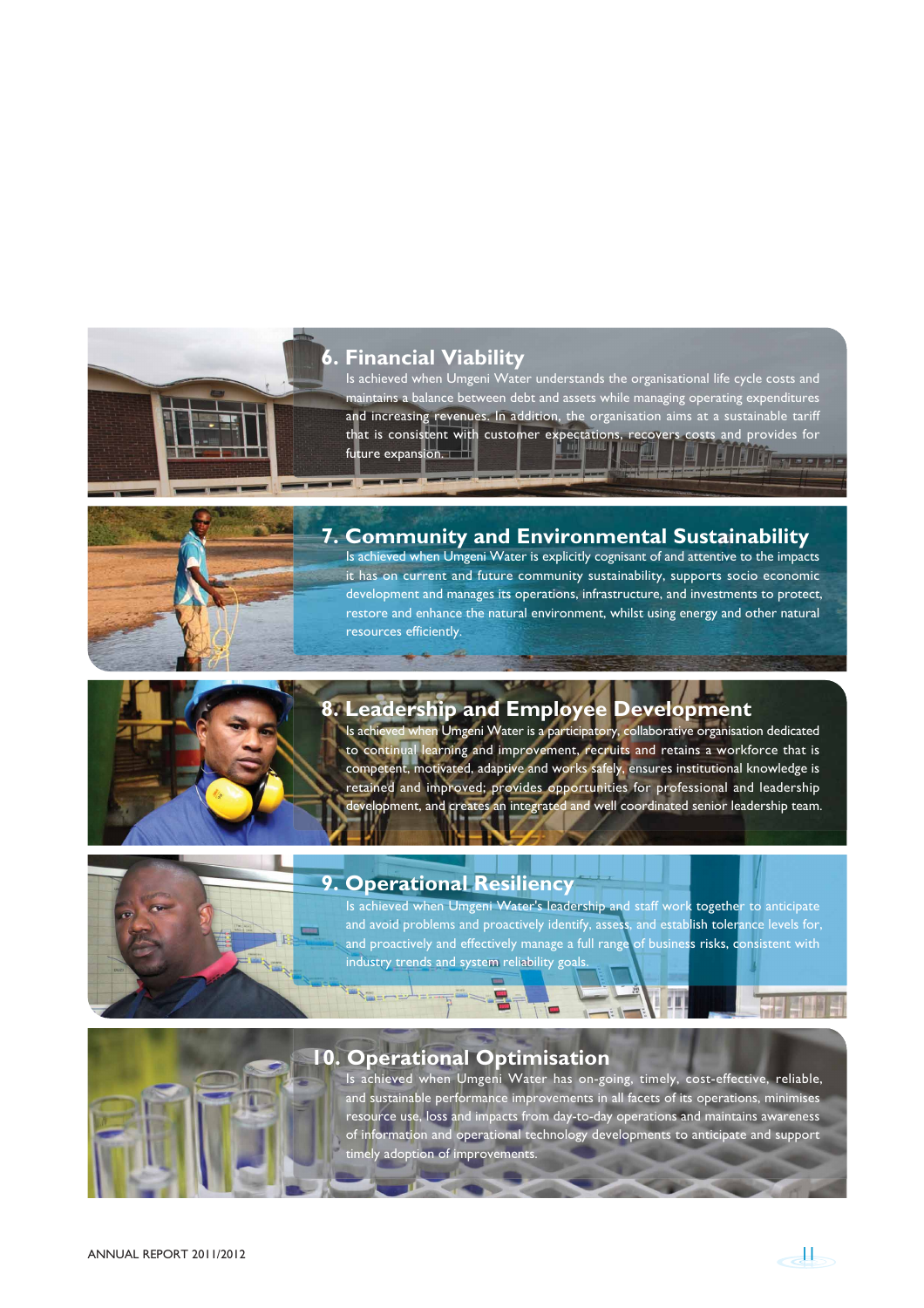$-12$ 

#### 2.6 STRUCTURE IN SUPPORT OF STRATEGY

There have been no changes in the organisation's structure in the past year, which, in addition to the Office of the Chief Executive, comprises divisions for: Operations, Engineering and Scientific Services, Finance and Corporate Services, each of which is headed by a General Manager. The Chief Executive, as the Accounting Officer, guides the day-to-day activities of the organisation, while a non-executive Board, whose members are appointed by the Minister of Water and Environmental Affairs, is the Accounting Authority and provides strategic leadership to the organisation.

The organisation has 931 employees in its group. The organisation also has two subsidiaries in which it has 100% shareholding; Umgeni Water Services (Pty) Ltd and Msinsi Holdings (Pty) Ltd. Umgeni Water Services holds an 18.5% investment in Durban Water Recycling (Pty) Ltd.

Umgeni Water Strategic Statement: We will lead the process of providing solutions via an innovative, vigorous growth path, to increase sustainable water supply, in order to satisfy the developmental water services requirements in our region, which contribute to government objectives.

Board Strategic Statement: We will consider internal and external factors, consult with stakeholders, develop a strategy, authorise implementation, manage resources, manage risks and oversee implementation to produce a valid and approved strategic plan, deploy resources, deliver on strategic objectives and provide sound corporate governance to achieve our vision and mission in order to contribute towards government objectives.

Chief Executive Office: We will position and lead the organisation, plan activities and allocate resources, implement strategy, manage risk, champion corporate governance, partner with stakeholders to deliver organisational objectives, to achieve a well governed, vibrant, committed, sector-relevant and engaged organisation that delivers on its mandate.

Operations: We will position ourselves, plan, structure, mobilise resources, source, specify, operate and maintain our infrastructure, abstract, treat, sell, distribute, monitor, conserve and re-use water to deliver quality, effective, affordable water services to our stakeholders which will deliver on organisational objectives.

Engineering and Scientific Services: We understand water demand and water technology and will plan, design and construct infrastructure and manage water resources to provide suitable capacity and assurance of supply, to achieve efficient and effective infrastructure and meet demand. We will manage water quality, optimise treatment processes and drive social and environmental initiatives to provide water quality and environmental sustainability and social investment to achieve with appropriate technology, optimised water quality and cost, and good corporate citizenship to achieve sustainability and public health, in order to meet organisational objectives.

Finance: We will plan, mobilise, account for and report on resources, manage financial risk and maintain internal control and systems, which result in funding, control, support and monitoring of the business, to deliver sound financial management and corporate governance to contribute towards organisational objectives.

Corporate Services: We will lead, plan, mobilise, motivate and develop human resources; which will lead to a competent, efficient and an energised workforce, and plan, develop, implement and maintain an ICT platform, which will lead to an efficient and effective ICT service, proactively implement procurement strategies, which will lead to efficient, effective and economical supply of requisites, and optimise and safeguard properties which will lead to an efficient property and security services, to support and enable the functions of the business to meet organisational objectives.